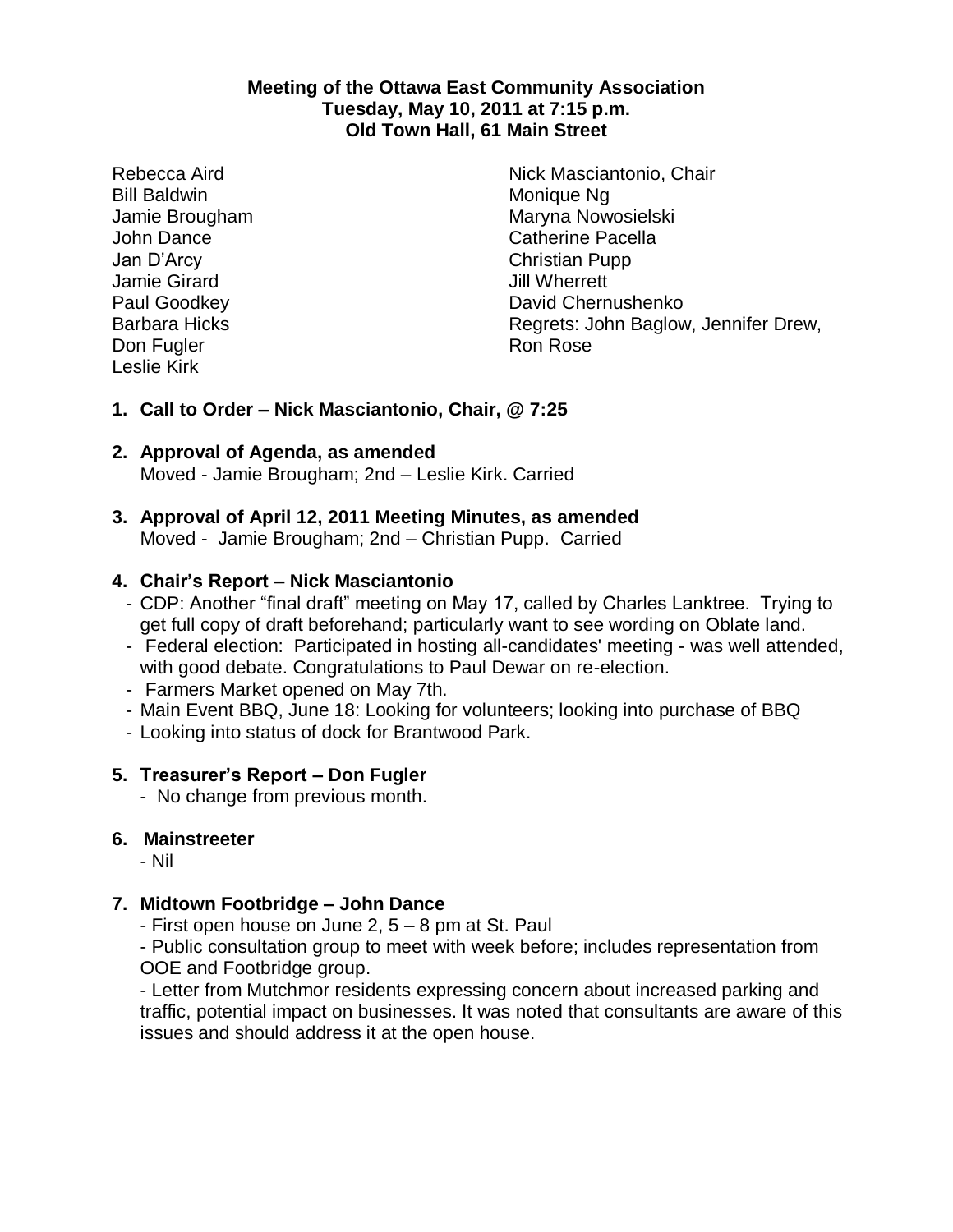## **8. Cash-in-lieu of Parkland – Nick Masciantonio, John Dance**

- Various ideas have been proposed by CAG, SLOE, OECA

- It was suggested that "missing links" (Ottawa River) pathway project also be considered.

### **9. Committee and Representatives Reports**

9.1. Planning Committee – Paul Goodkey

- No new items since last meeting. 149 Glenora was approved; 302-306 was approved by OMB.

- There was a discussion about rate of success by developers at OMB, which led into a discussion about issues to raise during fall provincial election. It was suggested that a list be developed. **Nick indicated that he would raise this at the next Capital Ward community association presidents meeting.**

- Infill study: May 17 meeting with community associations, June 2 meeting with community reps and industry.

9.2. Sustainable Living Ottawa East – John Dance and Rebecca Aird

- Reptile survey underway.
- Molson and Evergreen have offered 75-100 volunteers for nature trail.

- Childrens Garden: Evergreen has nominated the Garden as one of 20 projects for a Fido Award. Winner will get \$30,000, all nominees get \$2500. Garden has a great new coordinator.

- Ottawa Renewable Energy looking for roofs for renewable energy projects.

- June 4 is Ottawa's first cycling festival, Velofest.

### 9.3. Traffic

- No report, as Ron could not attend.

9.4. City Centre Coalition– Leslie Kirk

- AVTC: CCC met with Diane Homes, who indicated that it would be unlikely to have this item removed from the budget or to do a redesign, and that it may be easier to have it removed from the Transportation Master Plan.

- Fall changes to bus routes: #16 won't go further south than Lees, #5 frequency to increase in a.m.

9.5. Federation of Citizens' Associations – Christian Pupp

- OMB hearings on Ottawa urban boundary expansion ended in April. Two key points: 1) which estimate was "good"; 2) is city allowed to have some planning for 15 year and some for 20 (i.e., can it use two different time horizons, given that other planning is of 20 years). Christian suggested that OECA try to upgrade our understanding of OMB process, and have some funds in reserve to hire experts if needed.

- FCA has twice sent letters to committee/city council, which gave brief explanations and took positions on issues. Copies were sent to community associations. If this continues, it could be a useful function for FCA. Nick suggested that we could attach information to OECA agendas.